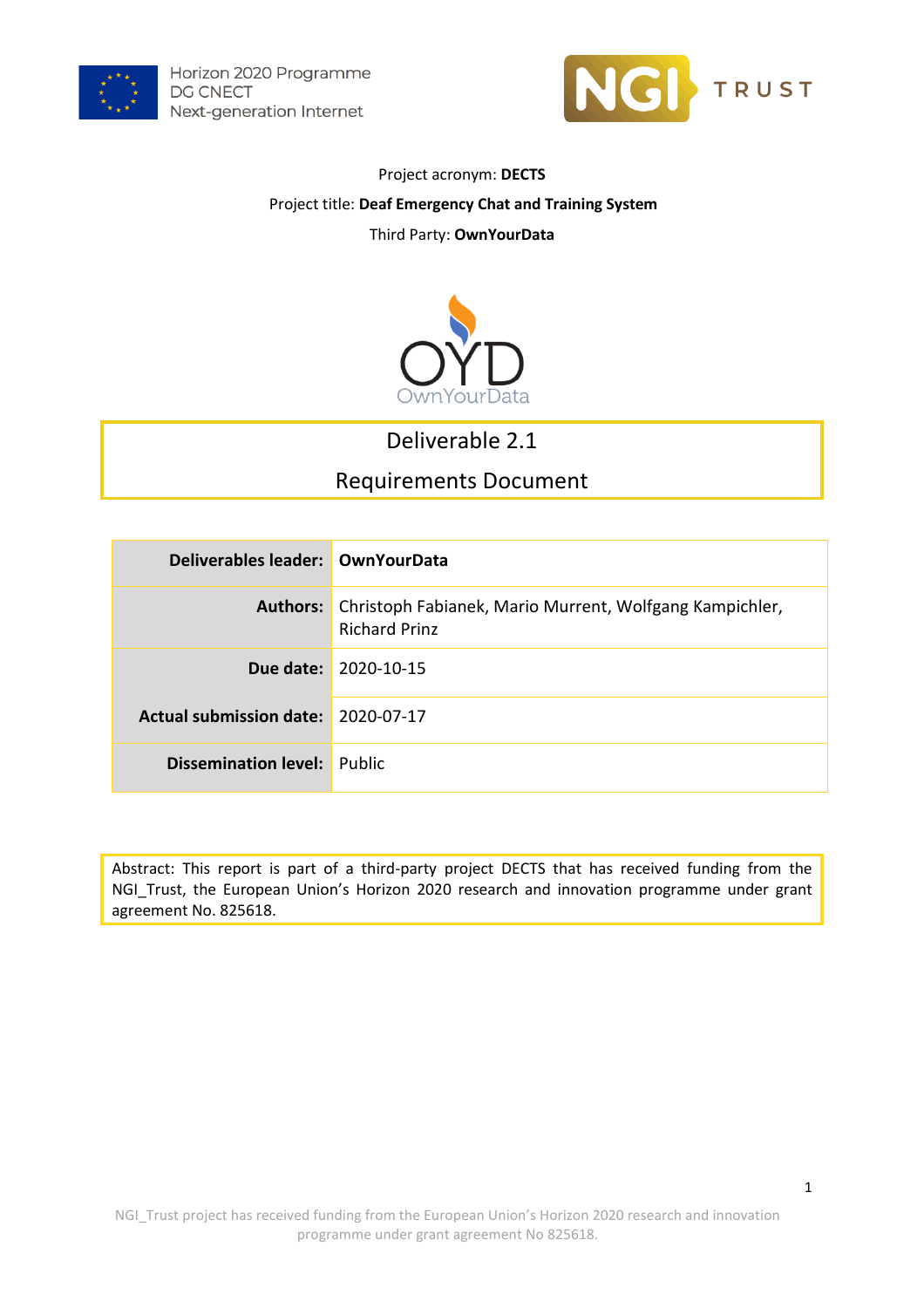



## Document Revision History

| Date       | <b>Version</b> | Author/Editor/Contributor                | <b>Summary of main changes</b><br>/ Status |
|------------|----------------|------------------------------------------|--------------------------------------------|
| 2020-03-24 | 0.1            | Christoph Fabianek                       | Initial document                           |
| 2020-05-03 | 0.2            | <b>Mario Murrent</b>                     | Updated app requirements                   |
| 2020-05-15 | 0.9            | Christoph Fabianek                       | complete version ready for<br>review       |
| 2020-06-15 | 1.0            | Christoph Fabianek, Eduard<br>Gringinger | final release                              |
| 2020-07-17 | 1.1            | Christoph Fabianek, Eduard<br>Gringinger | Minor fixes                                |

## Disclaimer

The sole responsibility for the content of this publication lies with the authors. It does not necessarily reflect the opinion of the European Commission. The European Commission is not responsible for any use that may be made of the information contained therein.

# Copyright

This document may not be copied, reproduced, or modified in whole or in part for any purpose without written permission from the NGI Consortium. In addition, an acknowledgement of the authors of the document and all applicable portions of the copyright notice must be clearly referenced.

All rights reserved.

This document may change without notice.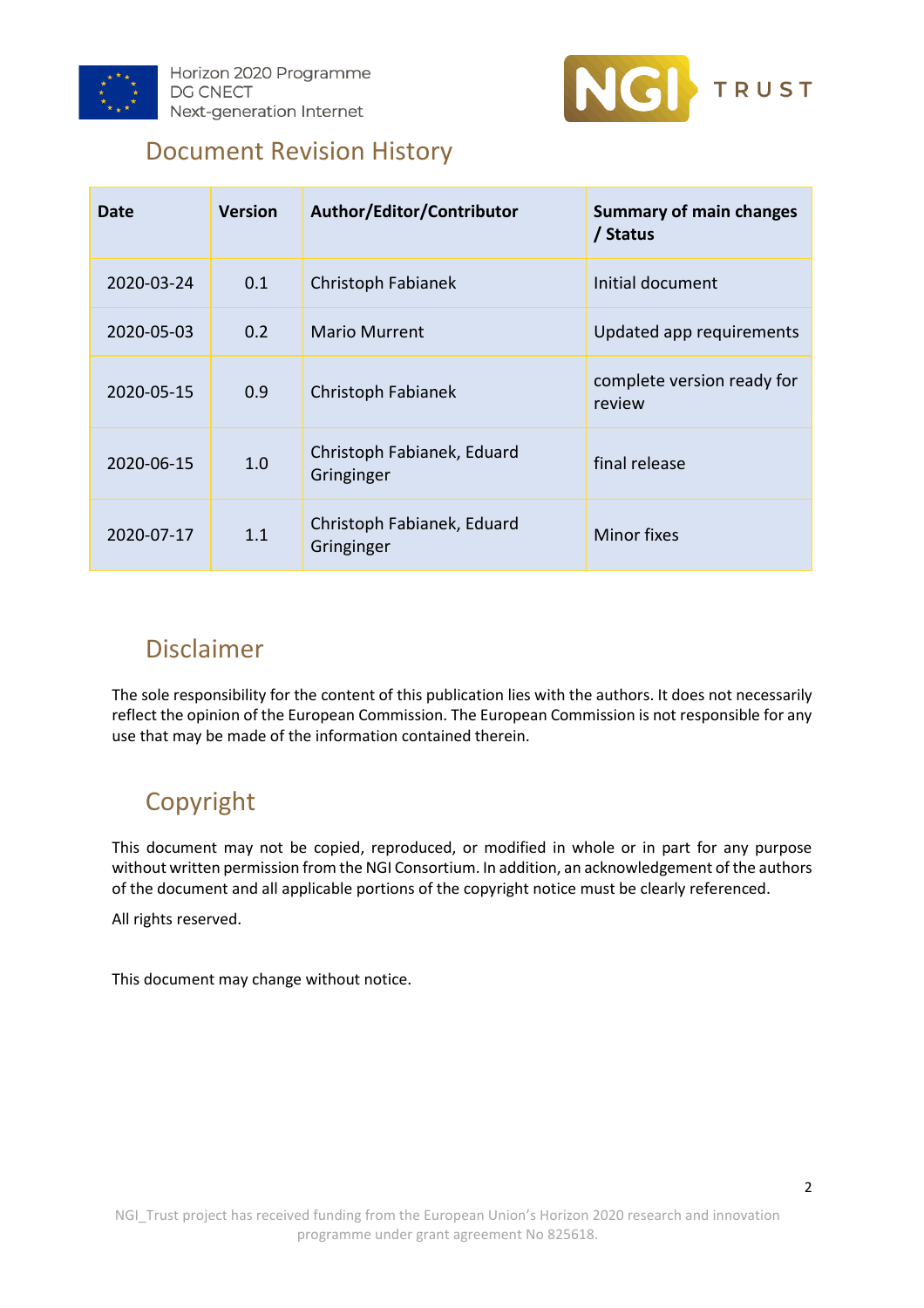



# Table of content

| $\mathbf{1}$ |                  | Introduction                         | 5  |
|--------------|------------------|--------------------------------------|----|
|              | 1.1              | Background / Deliverable Description | 5  |
|              | 1.2              | Relation to other DECTS deliverables | 5  |
| 2            |                  | Work done and current status         | 6  |
|              | 2.1              | Methodology                          | 6  |
|              | $2.2\phantom{0}$ | Results and discussion               | 6  |
|              | 2.2.1            | Stakeholders                         | 6  |
|              | 2.2.2            | Standards                            | 7  |
|              | 2.3              | Maintenance and next steps           | 7  |
| 3            |                  | <b>Requirement Specification</b>     | 8  |
| 4            |                  | Conclusions                          | 16 |
|              |                  |                                      |    |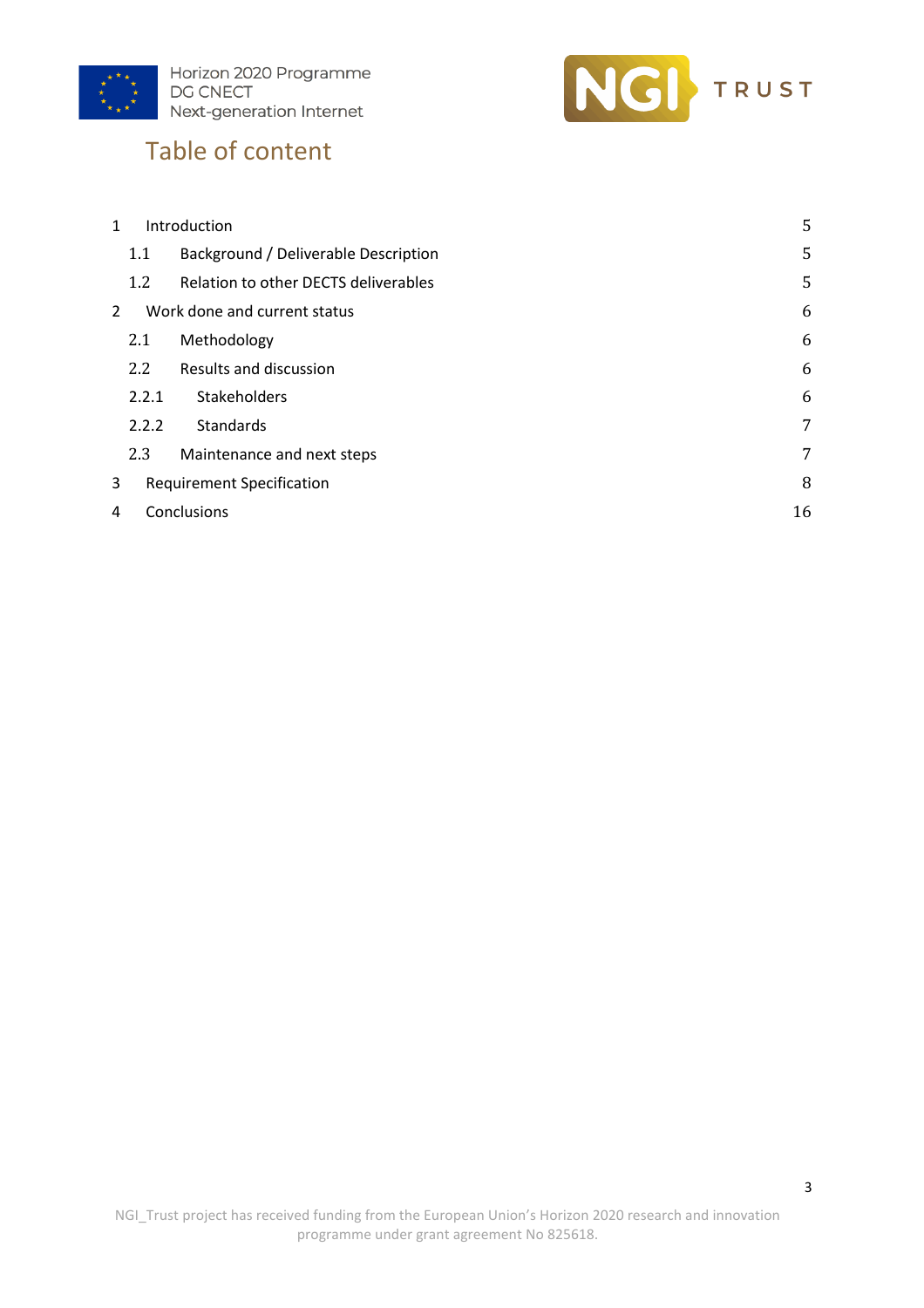



# Executive Summary

The deliverable provides an overview of the requirements in the DECTS project which implements and evaluates an end-to-end workflow for deaf and hard of hearing persons for consent management, secure and privacy preserving personal data provisioning in case of an emergency, and rolling out the existing Austrian solution at the European level.

The document includes a general introduction to the project in chapter 1, the methodology including a stakeholder analysis in chapter 2, and the actual requirements in chapter 3. The document is concluded with an outlook and a glossary.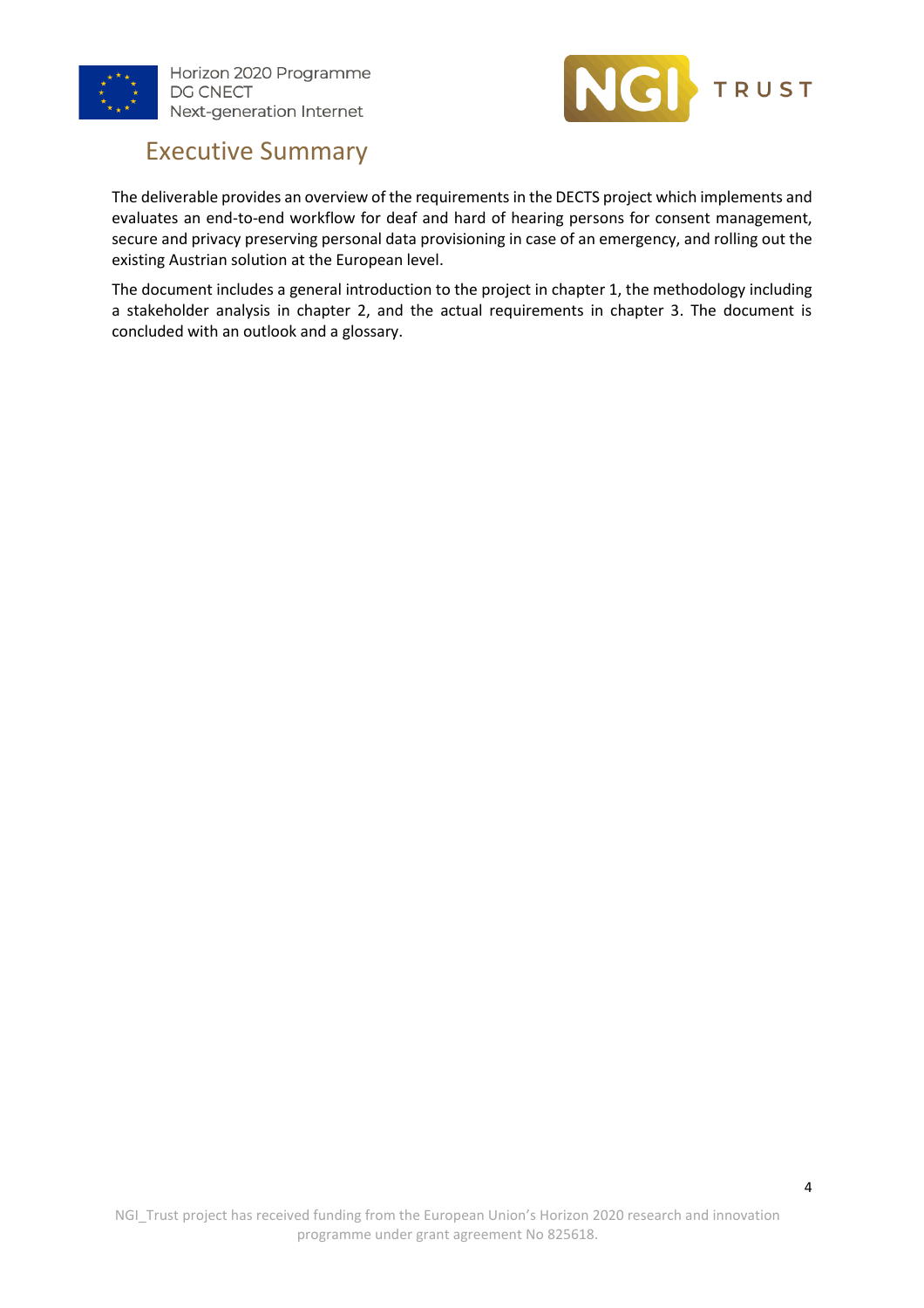



## <span id="page-4-0"></span>1 Introduction

### <span id="page-4-1"></span>1.1 Background / Deliverable Description

Article 9 of the UN convention of the rights of persons with disabilities requires countries to take measures for the full and equal participation of persons with disabilities (including access to communication and information services) and the European Disability Strategy 2010-2020 also calls for the principle of accessibility at all levels. Despite this, there are still about 1 million deaf and hard of hearing persons in Europe who currently rely on outdated technology (e.g. fax) and help from others to make an emergency call.

The good news is that existing standards and technologies can provide an adequate and barrier-free solution. DEC112 (Deaf Emergency Call System) already implemented an emergency infrastructure (compliant to NENA NG9-1-1 and ETSI TS 103479) including a mobile app to enable deaf and hard of hearing persons to access emergency services in Austria. This solution has been in operation since February 2019. A lot has been learned about the actual needs of emergency callers as well as call takers in control rooms.

This document describes the requirements In the DECTS project (Deaf Emergency Chat and Training System) and the main goals are:

- Research and development of consent management technology to exchange training chat protocols between deaf persons and call takers in control rooms.
- Allow secure and privacy-preserving data provisioning of pre-recorded personal information in the course of an emergency chat.
- Extend DEC112 to operate at European level by implementing national and international accessibility to emergency services.

### <span id="page-4-2"></span>1.2 Relation to other DECTS deliverables

This requirements document is one out of 3 documents providing the detailed description about this project:

- D2.1 Requirements Document: lists functional and non-functional requirements for consensus management, data provisioning, and emergency call routing
- D2.2 Design Specification: describes and depicts the system design together with API endpoints and data formats of the various components; it also includes translated texts for the multi-language mobile app, chat bot, and viewer application
- D2.3 Data Management Plan: outlines used data, processing steps, as well as storage and archiving means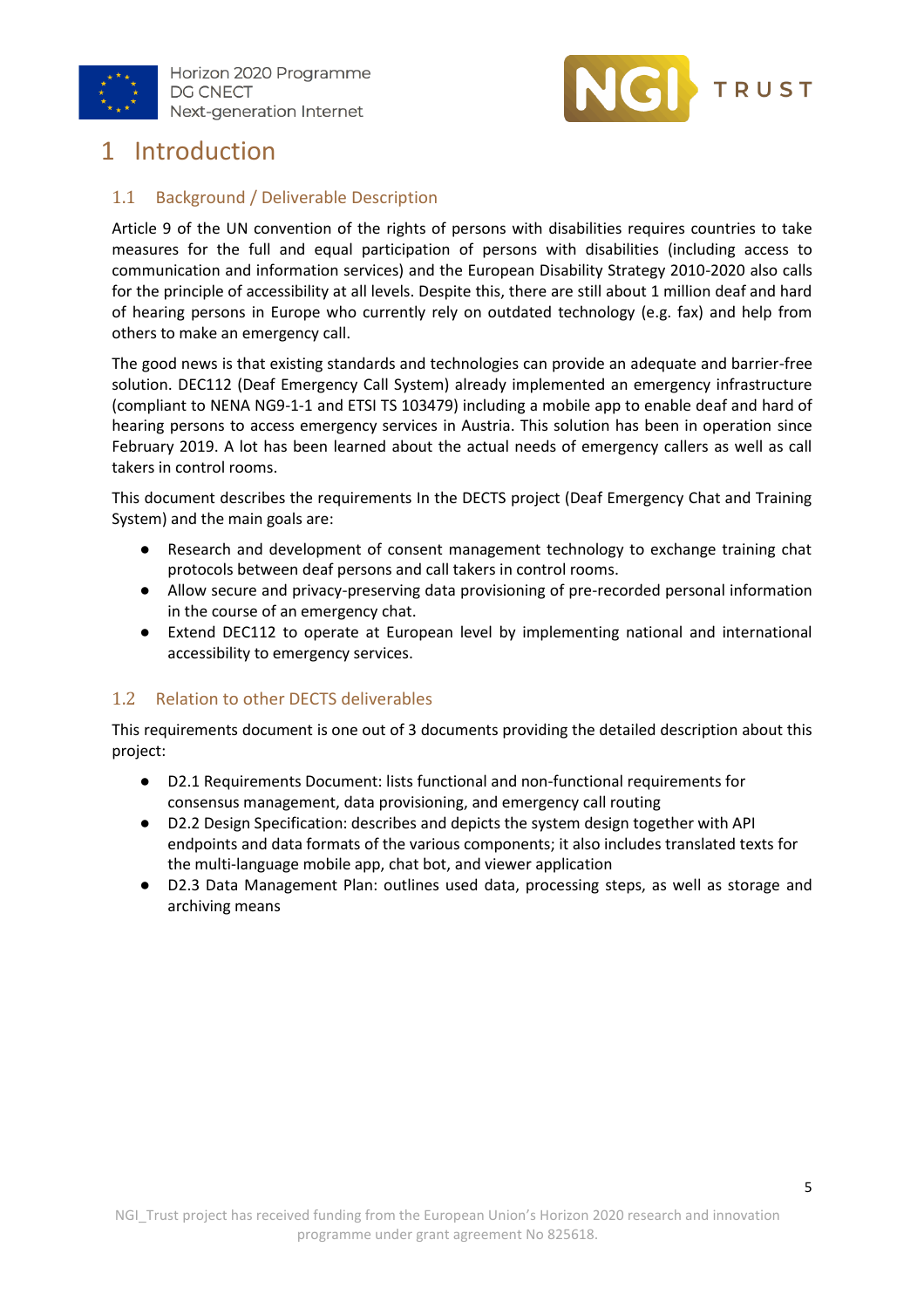



## <span id="page-5-0"></span>2 Work done and current status

This section presents the performed work in the DECTS project regarding requirements elicitation, current status, and outlook for further development.

### <span id="page-5-1"></span>2.1 Methodology

In the course of the project the following steps were performed:

- Identify relevant list of stakeholders and describe their needs as well as their environment where they operate and make decisions
- Describe Requirements (this document), deduce the Design Specification (D2.2), and validate against the Data Management Plan (D2.3)
- Setup a dedicated test system for deploying and verifying available components and iteratively feedback any learnings
- Deploy solution with partners and collect further feedback

Due to the Covid-19 crisis a lot of communication took place in emails and virtual meetings and so far we did not have the chance for many in-person meetings with stakeholders identified in section 2.2. Nevertheless, it was possible to achieve the objectives of the project and will continue to refine the solution.

### <span id="page-5-2"></span>2.2 Results and discussion

### <span id="page-5-3"></span>2.2.1 Stakeholders

Initially, a list of relevant stakeholders was compiled:

- Deaf and hard of hearing persons as users of the DEC112 App (tag: **eu** - end user)
- Control rooms and emergency service providers as users of the DEC112 Border and Viewer application

(tag: **cr** - control room)

- Organizations representing deaf and hard of hearing persons for promoting the DEC112 solution
	- (tag: **org** organization)
- Government & politics for establishing legal circumstances to operate emergency chats (tag: **gov** - government)
- Public Safety industry for integrating with the DEC system (tag: **in** - industry)
- Community of volunteers to develop and operate the DEC system (tag: **com** - community)
- MyData-Operators for providing a personal data store to persist and provide additional information in case of an emergency chat (tag: **pds** - personal data store)

All requirements were mapped to at least one of those stakeholders to document source and motivation. Additional feedback from the respective groups is added in each section when new input becomes available.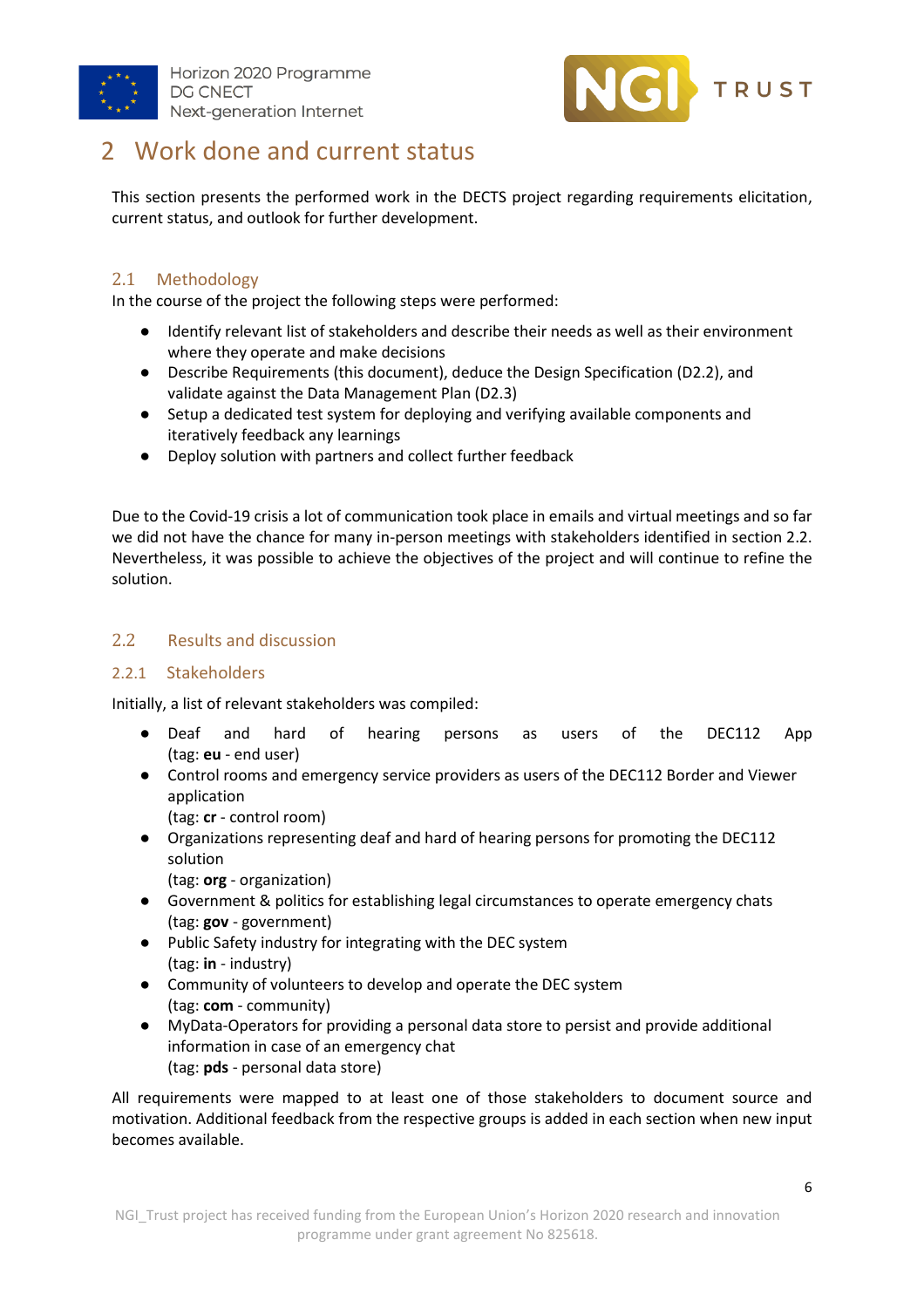



### <span id="page-6-0"></span>2.2.2 Standards

In the course of developing DEC112 the following standards were identified and are adhered to in developing and operating the DEC system:

- ETSI TS 103 479 Core elements for network independent access to emergency services; described in detailed here: [https://www.etsi.org/deliver/etsi\\_ts/103400\\_103499/103479/01.01.01\\_60/ts\\_103479v010](https://www.etsi.org/deliver/etsi_ts/103400_103499/103479/01.01.01_60/ts_103479v010101p.pdf) [101p.pdf](https://www.etsi.org/deliver/etsi_ts/103400_103499/103479/01.01.01_60/ts_103479v010101p.pdf)
- Decentralized Identifier (DIDs) for managing identities of end-users; described in detail here: <https://www.w3.org/TR/did-core/>

#### <span id="page-6-1"></span>2.3 Maintenance and next steps

Currently, the DEC112 system is maintained by Wolfgang Kampichler, Richard Prinz and Mario Murrent (company: *MeeCode by Mario Murrent*) with the help of volunteers and funded through various research grants and company donations.

The OwnYourData Data Vault is maintained and operated by the public charity to foster personal use of data (legal name: *Verein zur Förderung der selbstständigen Nutzung von Daten*)- a non-profit association registered in Austria.

Both groups are working now for some years in their respective domain and have joined forces in this project. Because of the fruitful collaboration and the established user base they will continue to operate the described system and there are plans to find a dedicated non-profit association to also provide a legal entity for upcoming projects.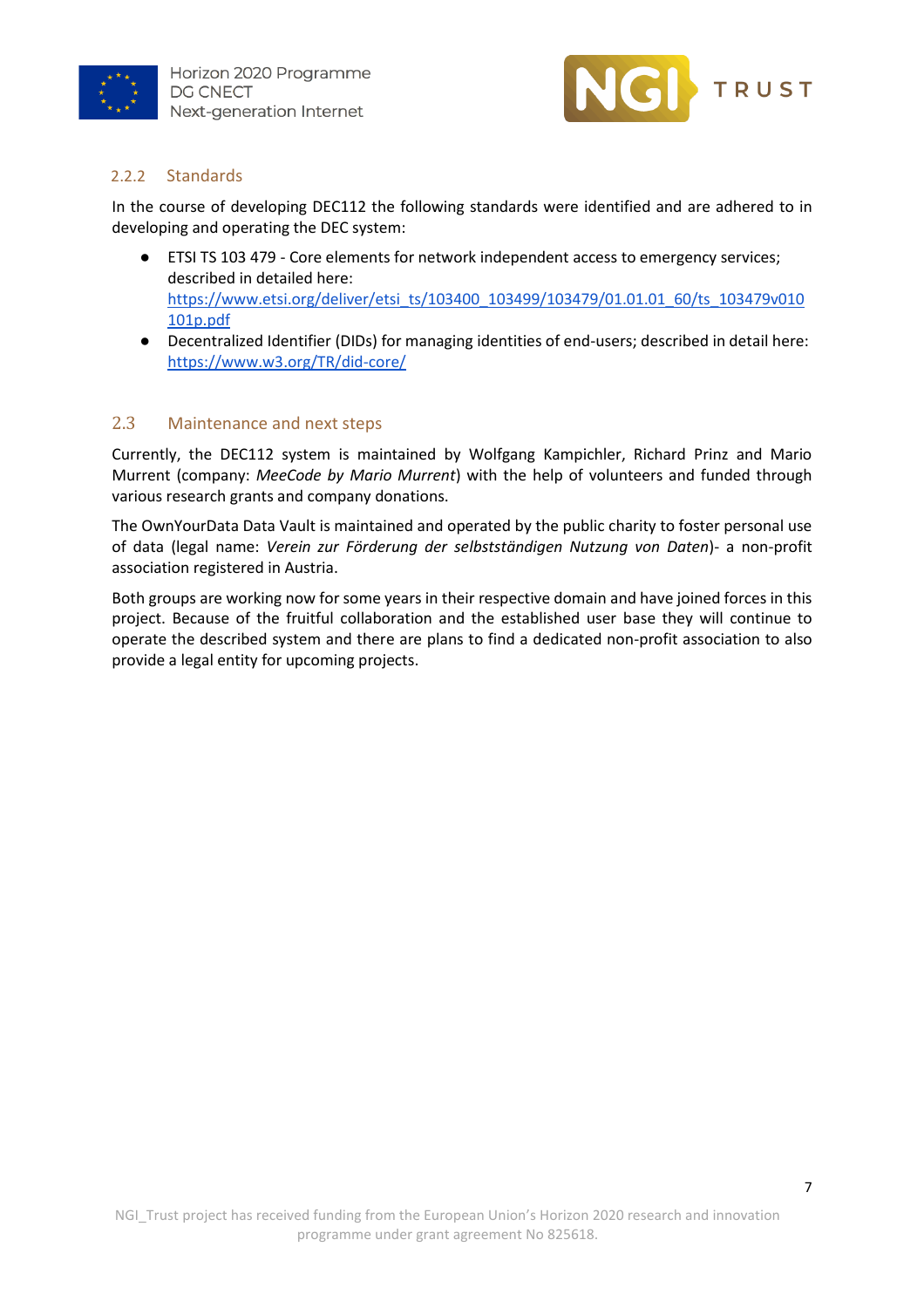



## <span id="page-7-0"></span>3 Requirement Specification

## 3.1 Overall Description

The project DECTS (Deaf Emergency Chat and Training System) aims to provide deaf emergency calls and a training environment in several languages.

## 3.2 Building Blocks

Figure 3.1 depicts building blocks and data flows of the system.



Figure 3.1: Building Blocks of DECTS

### 3.3 Non-Functional Requirements

Non-functional requirements specify the system's operation capabilities and constraints that enhance its functionality.

#### 3.3.1 Performance and Scalability

Requirements that describe throughput under a given workload for a specific time frame in each setting.

| <b>ID</b> | Tags     | <b>Description</b>                                                        |
|-----------|----------|---------------------------------------------------------------------------|
| Perf 1    | gov, org | The overall system shall handle at least 10.000 registered users.         |
| Perf 2    | gov, org | The overall system shall handle at least 50 concurrent emergency<br>chats |

#### 3.3.2 Portability and Compatibility

Requirements to make sure that the system can be operated now and in the foreseeable future on the available platform infrastructure.

| ID     | <b>Tags</b> | <b>Description</b>                                                                                      |
|--------|-------------|---------------------------------------------------------------------------------------------------------|
| Port 1 | com         | Available standards and best practices for the respective areas<br>should be identified and adhered to. |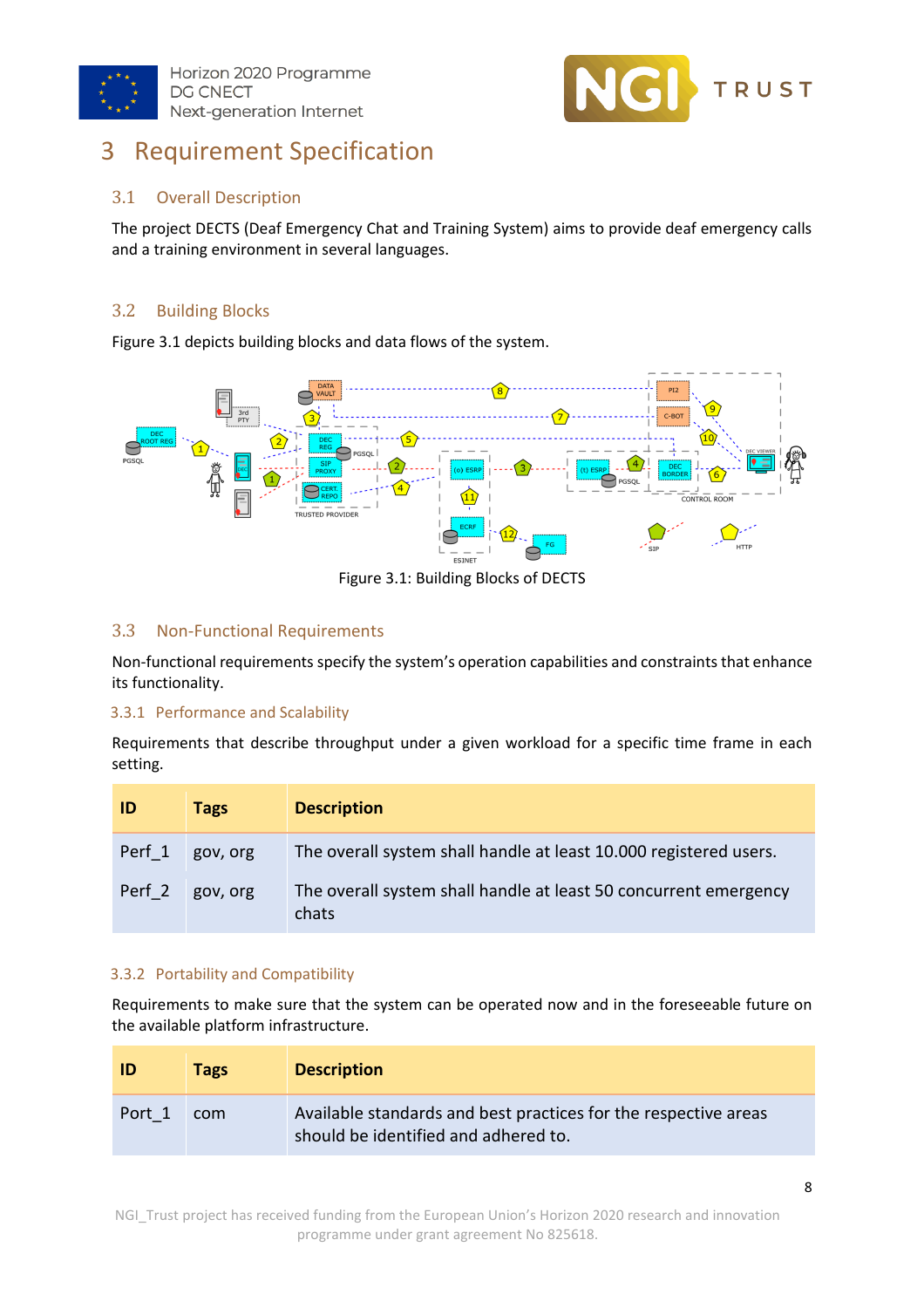



#### 3.3.3 Reliability, Availability, and Maintainability

Requirements describing the accessibility of the system to the users at a given point in time and how to quickly recover from any failures. This

| ID    | <b>Tags</b> | <b>Description</b>                                              |
|-------|-------------|-----------------------------------------------------------------|
| Rel 1 | com         | Server components shall be made available as Docker containers. |

#### 3.3.4 Security

Requirements about authorized access and protection.

|       | <b>Tags</b> | <b>Description</b>                             |
|-------|-------------|------------------------------------------------|
| Sec 1 | gov         | All external data transfer shall be encrypted. |

#### 3.3.5 Localization

Specify requirements in line with the context of the target audience..

| ID               | <b>Tags</b> | <b>Description</b>                                                                          |
|------------------|-------------|---------------------------------------------------------------------------------------------|
| Loc <sub>1</sub> | eu, cr      | The user interface shall be available in German, English, French,<br>Spanish, and Romanian. |

#### 3.3.6 Usability

Requirements that define the ease-of-use for the system.

| ID     | Tags | <b>Description</b>                                                                                               |
|--------|------|------------------------------------------------------------------------------------------------------------------|
| Usab 1 | eu   | The DEC112 app shall be designed to be usable also in stressful<br>situations when performing an emergency chat. |
| Usab 2 | eu   | Confirmation of the phone number shall require entering a<br>verification code sent via SMS.                     |

User feedback from existing DEC112 system:

● Users do not necessarily have a web browser installed on their smartphone and can't use a link in an SMS to confirm their phone number during onboarding.

#### 3.4 Functional Requirements

Functional requirements describe how a product must behave and which features and functions are available.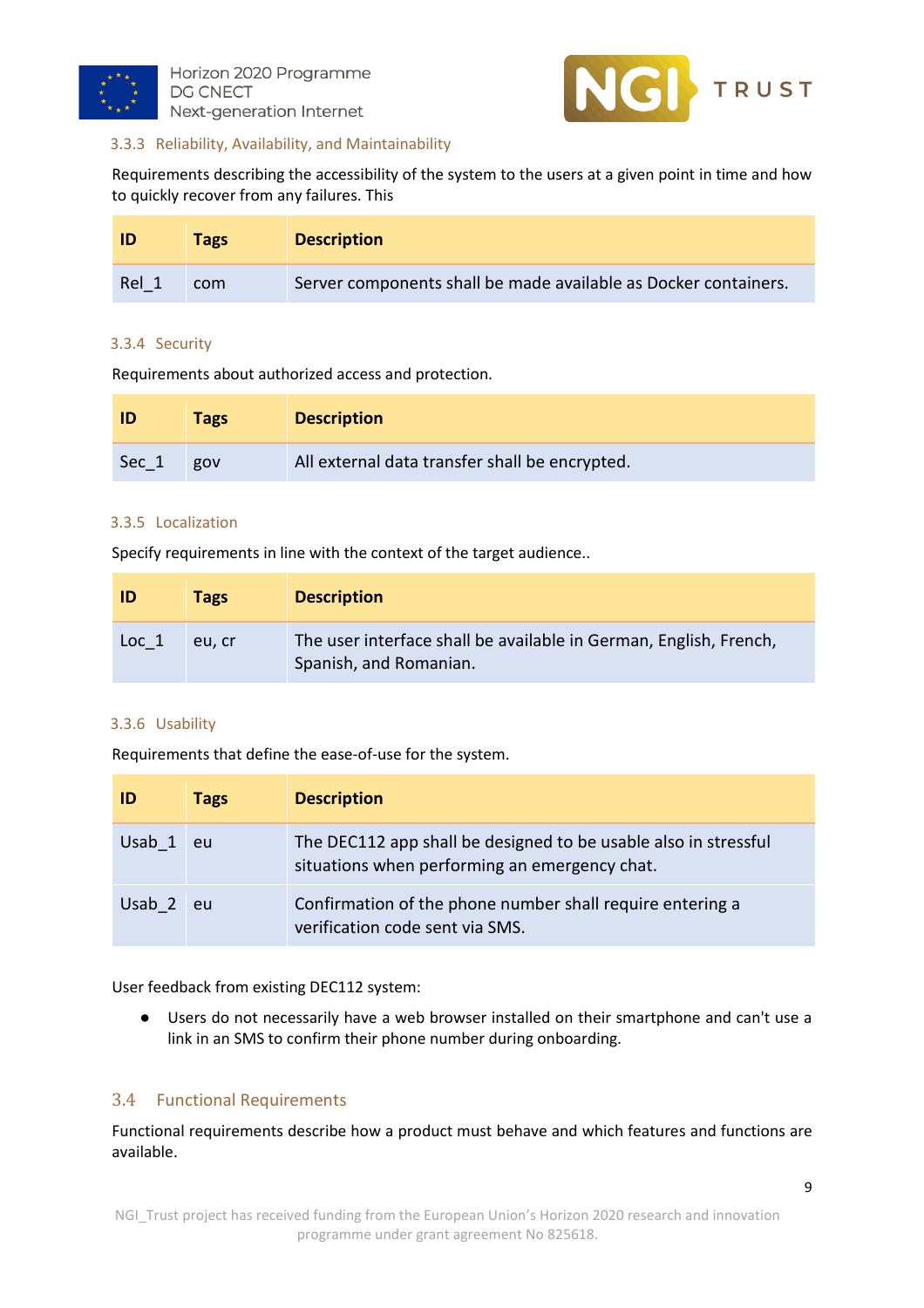



#### 3.4.1 Root Registry

The root configuration provides the DEC112 App a list of DEC112 registries and other resources (e.g. language resources).

| ID     | <b>Tags</b> | <b>Description</b>                                                                                                                           |
|--------|-------------|----------------------------------------------------------------------------------------------------------------------------------------------|
| Root 1 | cr, com     | The root registry shall provide an API for the DEC112 App to<br>provide a list of available DEC112 registries.                               |
| Root 2 | eu, com     | The root registry shall provide an API for the DEC112 App to<br>provide language resources (e.g., text templates in different<br>languages). |

#### 3.4.2 DEC112 App

The DEC112 App is a react-native app available for Android and iOS. It is the primary interface for a user who wants to make an emergency chat using the DEC112 infrastructure.

| ID      | <b>Tags</b> | <b>Description</b>                                                                                                                                                           |
|---------|-------------|------------------------------------------------------------------------------------------------------------------------------------------------------------------------------|
| App 1   | eu, cr      | The DEC112 app shall allow users to initiate and perform an<br>emergency chat.                                                                                               |
| $App_2$ | eu, cr      | The DEC112 app shall require users to perform an onboarding<br>workflow to provide additional information in case of an<br>emergency chat.                                   |
| App 3   | eu, cr      | The onboarding workflow shall include SMS verification of the<br>entered phone number.                                                                                       |
| App 4   | eu, com     | Additional information provided during the onboarding workflow<br>shall either be stored on the mobile phone or made available at an<br>service endpoint specified in a DID. |
| $App_5$ | eu, cr      | On initiation of an emergency chat either the locally stored<br>additional information or the DID should be provided.                                                        |
| App 6   | eu, cr      | The DEC112 app shall be able to continue running when the app is<br>put into background mode.                                                                                |
| App_7   | eu          | The DEC112 app shall allow users to test emergency calls.                                                                                                                    |
| App 8   | eu          | The DEC112 app shall provide a possibility for the user to delete<br>their registration.                                                                                     |
| App_9   | eu          | Additional Information stored on the device shall be editable by the<br>user - except for the phone number.                                                                  |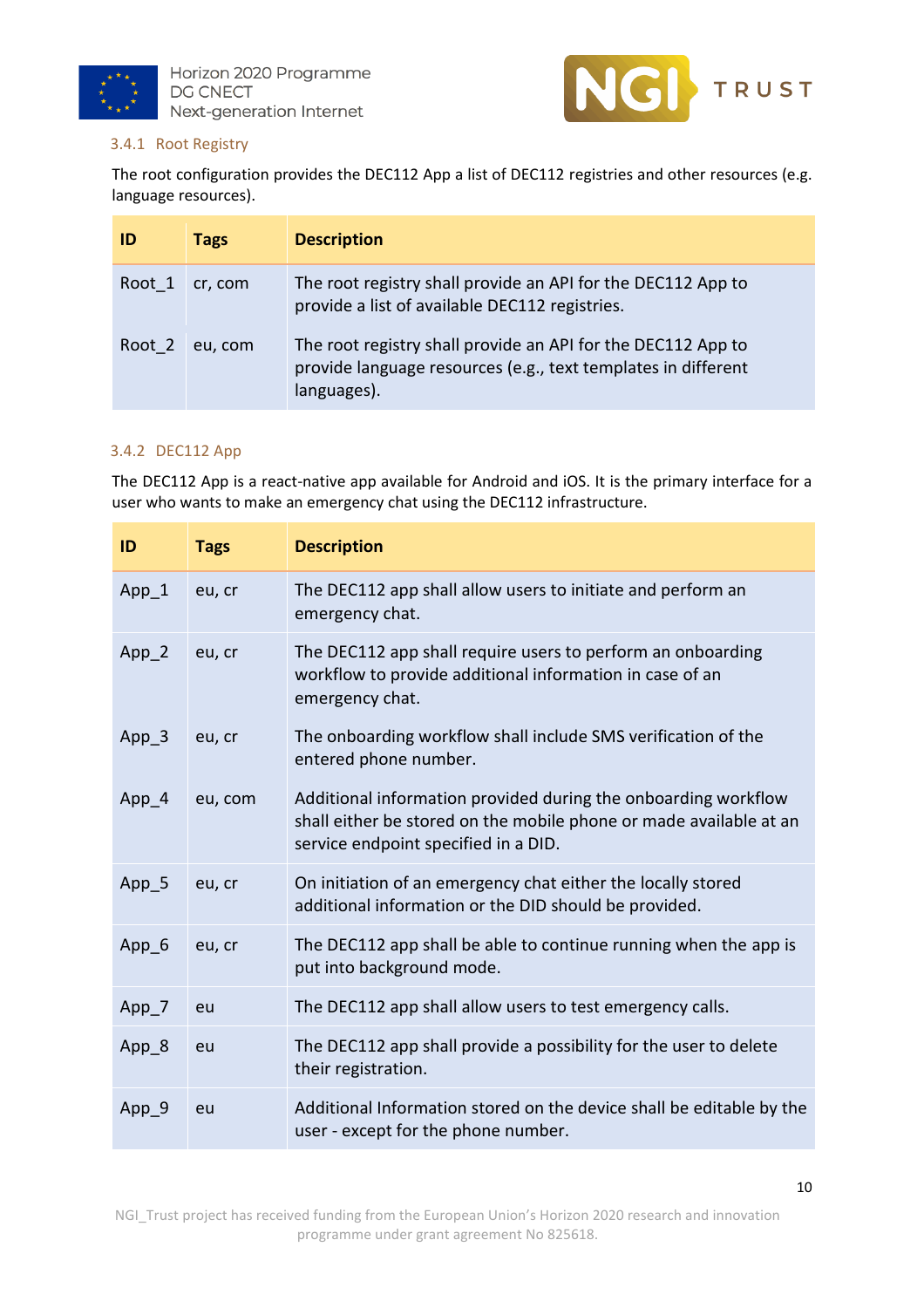



| $App_10$ | cr          | The phone number shall not be editable after successful<br>registration.                                                                      |
|----------|-------------|-----------------------------------------------------------------------------------------------------------------------------------------------|
| App_11   | com         | The DEC112 app shall provide the possibility to show the accepted<br>legal after successful registration in the help tab.                     |
| $App_12$ | eu          | The DEC112 app shall provide the possibility to change the<br>language after successful registration in the settings menu of the<br>help tab. |
| App_13   | eu          | The DEC112 app shall allow users to send preconfigured texts parts<br>during an emergency call.                                               |
| $App_14$ | eu, cr      | The DEC112 app shall inform the user in case the emergency center<br>ended the emergency call.                                                |
| App_15   | eu, cr      | The user must not be able to send any more messages when the<br>emergency call has been ended by the call centre.                             |
| $App_16$ | eu          | The DEC112 app shall display an indication when the network<br>connection is not available.                                                   |
| $App_17$ | eu          | The DEC112 app shall provide the user the possibility to end the<br>emergency call.                                                           |
| $App_18$ | eu, gov, cr | The DEC112 app shall send position updates during an emergency<br>call.                                                                       |
| $App_19$ | eu          | The DEC112 app shall send system information including battery<br>status and carrier information during an emergency call.                    |
| $App_20$ | eu          | The DEC112 app shall notify the user if no profile data has been<br>entered.                                                                  |
| $App_21$ | eu          | The user shall have the possibility to postpone the entering of<br>profile data.                                                              |
| App 22   | eu          | The user shall have the possibility to read FAQs within the app.                                                                              |
| $App_23$ | eu, com     | The user shall have the possibility to view details about the<br>partners of DEC112.                                                          |
| App_24   | eu          | The DEC112 app shall provide information about the current<br>version of the app.                                                             |
| App_25   | eu          | The indication when no network connection is available shall<br>disappear when the network is reconnected.                                    |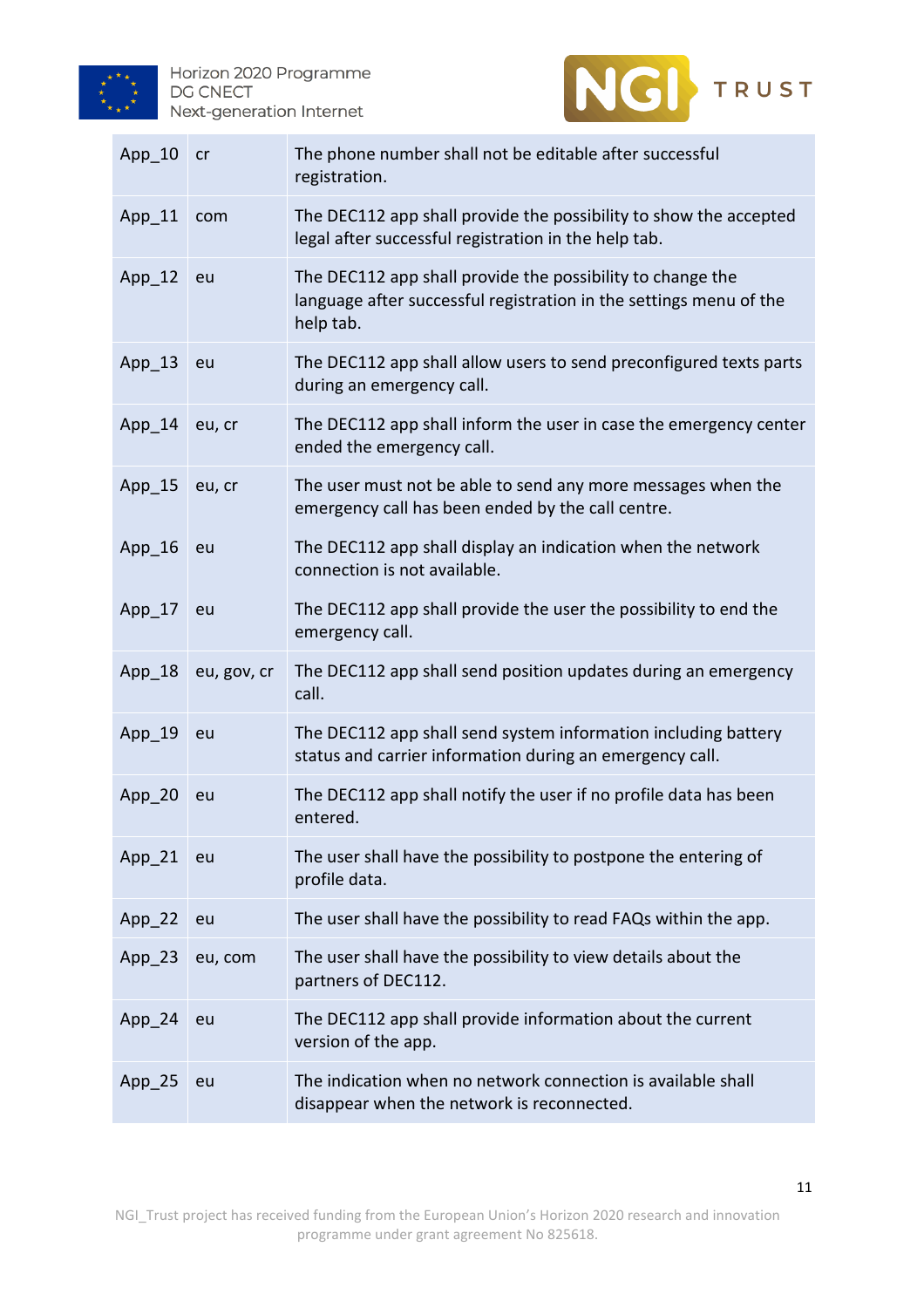



| App $26$ | eu | The onboarding workflow shall provide the user the possibility to<br>choose a display language.          |
|----------|----|----------------------------------------------------------------------------------------------------------|
| App 27   | eu | The onboarding workflow shall provide the user the possibility to<br>choose a country.                   |
| App $28$ | eu | The onboarding workflow shall provide the user the possibility to<br>resend the phone verification code. |

#### 3.4.3 Registration API

The DEC112 Registration API (RegAPI) is responsible for managing DEC112 registrations and to provide configuration information for DEC112 clients (DEC112 App).

| ID    | <b>Tags</b> | <b>Description</b>                                                                                                                                                 |
|-------|-------------|--------------------------------------------------------------------------------------------------------------------------------------------------------------------|
| Reg 1 | com         | The RegApi shall provide an API for DEC112 clients to retrieve local<br>configuration data.                                                                        |
| Reg 2 | com, cr     | The RegAPI shall provide an API for DEC112 clients to register new<br>users.                                                                                       |
| Reg 2 | pds         | The RegAPI shall provide an API endpoint for requesting to store<br>additional information in a configured PDS. This storage location is<br>managed through a DID. |

#### 3.4.4 Data Vault

The OwnYourData Data Vault is a Personal Data Store and holds additional information (emergency data) that is automatically provided during an emergency chat. Additionally, it allows to store and manage consent information about test chats.

| ID              | <b>Tags</b> | <b>Description</b>                                                                  |
|-----------------|-------------|-------------------------------------------------------------------------------------|
| DV 1            | gov, pds    | All emergency data shall be stored encrypted.                                       |
| DV <sub>2</sub> | eu          | A user shall be able to login with the phone number and an SMS<br>verification key. |
| DV <sub>3</sub> | eu          | The PDS shall allow editing emergency data.                                         |
| DV 4            | gov         | The PDS shall provide an immutable access log to emergency data.                    |
| DV 5            | eu          | The PDS shall store consent information about training chats.                       |
| DV 6            | eu          | The PDS shall allow querying usage data about personal training chats.              |
| DV <sub>7</sub> | eu          | The PDS shall allow editing and revoking consent information.                       |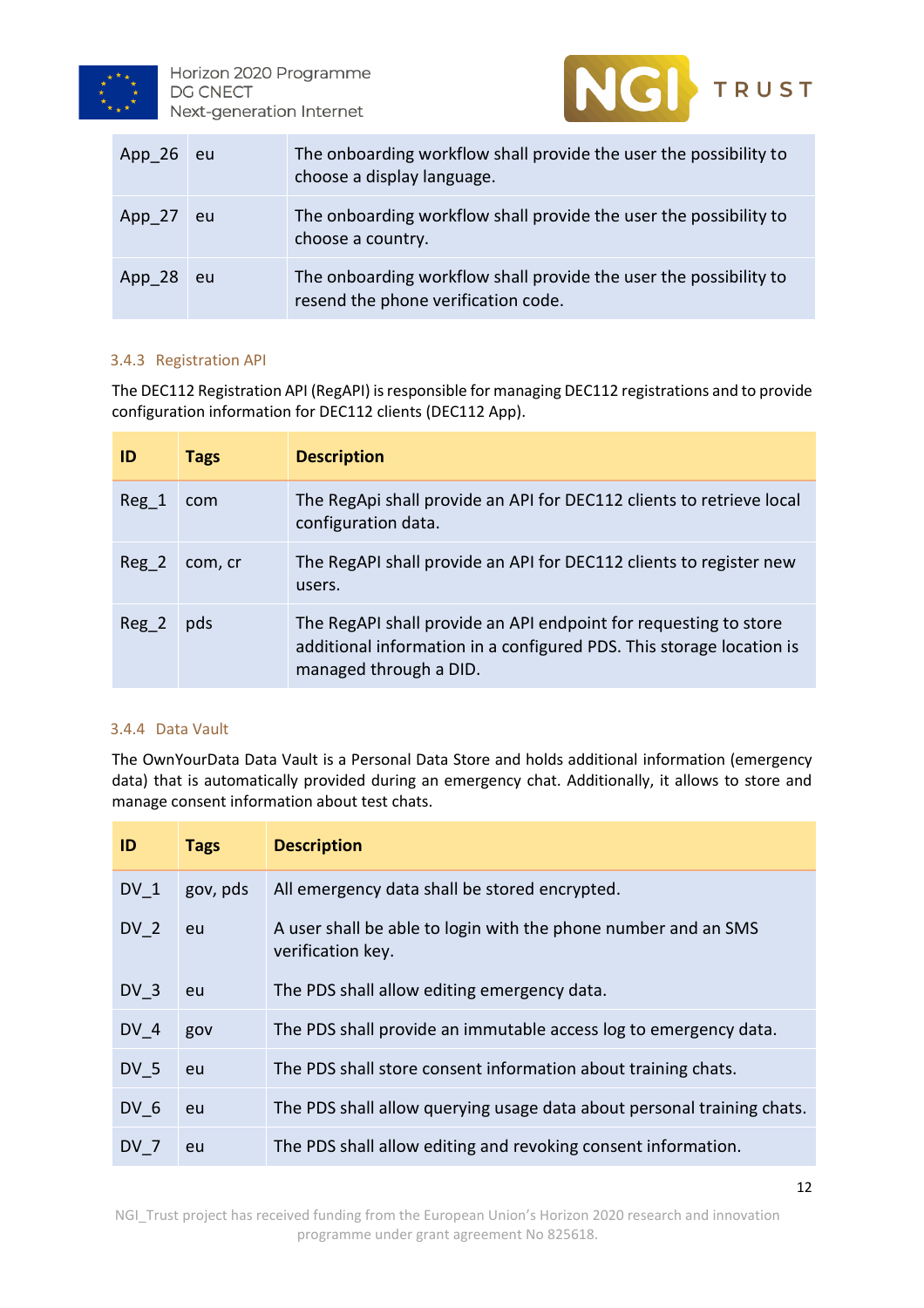



#### 3.4.5 ESRP & ECRF

The ESRP represents the emergency service routing proxy known as core service of the NG112 based DECTS architecture. It is the forwarding entity between trusted SIP service providers and control room and typically interfaces with an ECRF and a PRF.

| ID                     | <b>Tags</b> | <b>Description</b>                                                                                                    |
|------------------------|-------------|-----------------------------------------------------------------------------------------------------------------------|
| ESRP 1                 | cr, gov     | The ESRP shall route an emergency chat to the appropriate control<br>room.                                            |
| ESRP 2                 | gov, com    | The ESRP shall implement the emergency call signalling interface<br>according to ETSI TS 103 479                      |
| ESRP 3                 | gov, com    | The ESRP shall implement the LoST (Location to Service Translation)<br>interface according to ETSI TS 103 479.        |
| ESRP 4                 | gov, com    | The ESRP shall implement the HeLD (HTTP enabled Location<br>Delivery) interface according to ETSI TS 103 479.         |
| ESRP 5                 | gov, com    | The ESRP shall implement a PRF (Policy Routing Function) or<br>interface with a PRF according to ETSI TS 103 479      |
| ESRP 6                 | gov, com    | The ESRP shall support TCP and TLS as transport protocol.                                                             |
| ESRP 7                 | gov, com    | The ESRP shall support a registration of dequeuing entities<br>according to ETSI TS 103 479.                          |
| ESRP 8                 | gov, com    | The ESRP shall support adding specific SIP header fields either<br>received from the PRF or via static configuration. |
| ESRP 9                 | com         | The ESRP shall be deployed as a Docker container.                                                                     |
| ESRP 1<br>0            | com         | The ESRP shall implement or support common logging facilities<br>(e.g. syslog).                                       |
| ESRP 1<br>$\mathbf{1}$ | cr          | The ESRP shall provide user authentication for registered users (i.e.<br>dequeuing entities).                         |
| ESRP_1<br>2            | gov, com    | The ESRP shall support different uniform resource names (URNs)<br>for emergency service identification.               |
| ESRP 1<br>3            | gov, cr     | The ESRP shall support Location by Reference and Location By<br>Value.                                                |
| ESRP 1<br>4            | cr          | The ESRP shall support geodetic location (point, circle) and civic<br>address.                                        |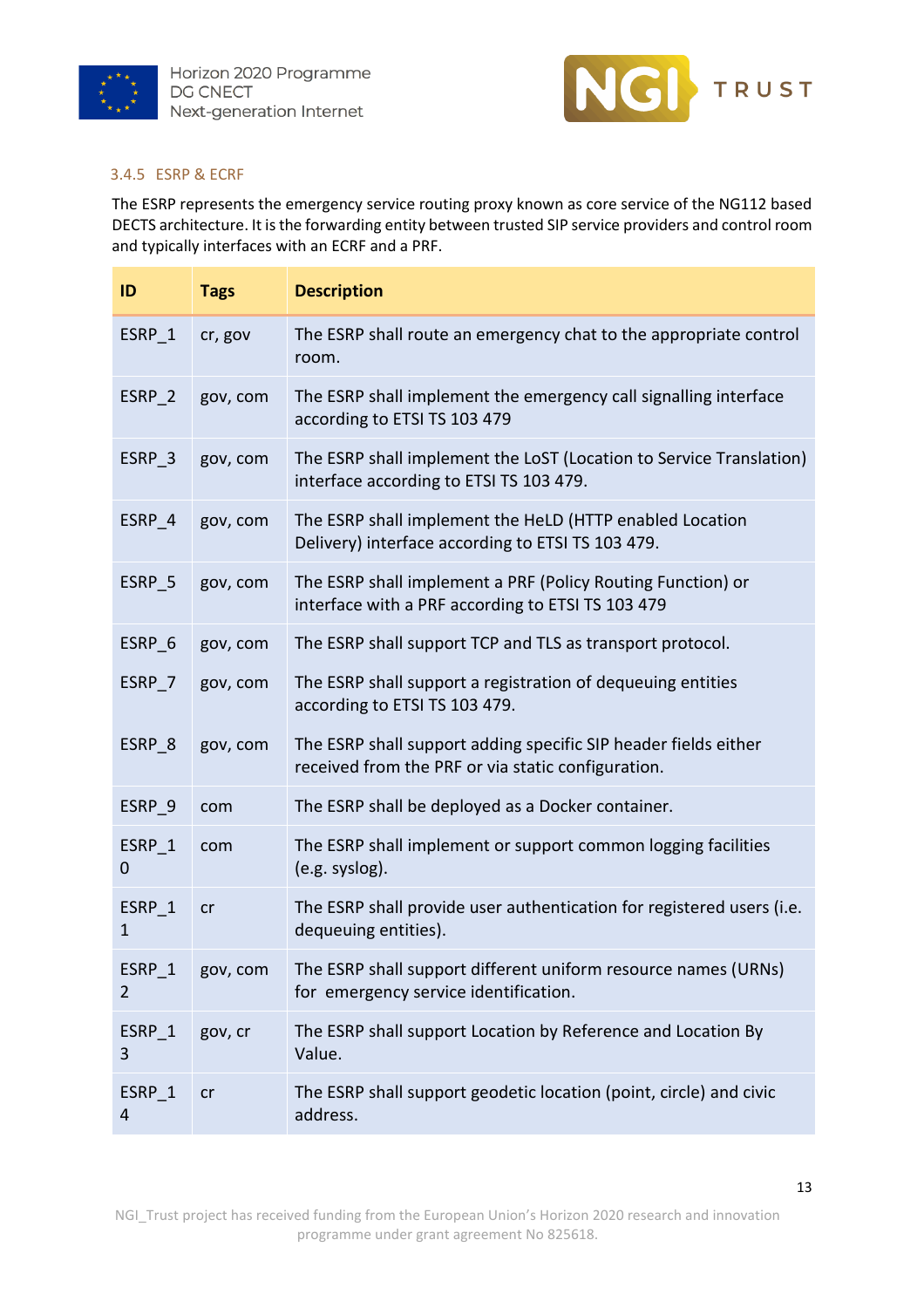



The ECRF represents the emergency call routing function known as core service of the NG112 based DECTS architecture. It is the mapping entity and may also operate as FG (forest guide) in an international deployment.

| ID                | <b>Tags</b> | <b>Description</b>                                                                                             |
|-------------------|-------------|----------------------------------------------------------------------------------------------------------------|
| ECRF 1            | gov, cr     | The ECRF shall create mappings for different emergency services.                                               |
| ECRF 2            | cr, com     | The ECRF shall support polygons and multipolygons as control<br>room service boundaries as in ETSI TS 103 479. |
| ECRF 3            | gov, com    | The ECRF shall implement the LoST (Location to Service Translation)<br>interface according to ETSI TS 103 479. |
| ECRF 4            | gov         | The ECRF shall support TCP and TLS as transport protocol.                                                      |
| ECRF 5            | com         | The ECRF shall be deployed as Docker container.                                                                |
| ECRF 6            | com         | The ECRF shall implement or support common logging facilities<br>$(e.g.$ syslog).                              |
| ECRF 7            | cr          | The ECRF shall support different uniform resource names (URNs)<br>for emergency service identification.        |
| ECRF <sub>8</sub> | cr          | The ECRF shall allow CRUD operations on mappings during runtime.                                               |

#### 3.4.6 Border

A gateway / PSAP border device for connecting to the DEC112 service entities.

| ID     | <b>Tags</b> | <b>Description</b>                                                                                        |
|--------|-------------|-----------------------------------------------------------------------------------------------------------|
| Bord 1 | cr          | The Border gateway shall act as a standard-compliant endpoint in a<br>control room for an emergency chat. |
| Bord 3 | cr          | The Border shall integrate SIP based message communication into<br>backend PSAP systems.                  |
| Bord 2 | com         | The Border shall hold a credential store and provide this<br>information for registered consumers.        |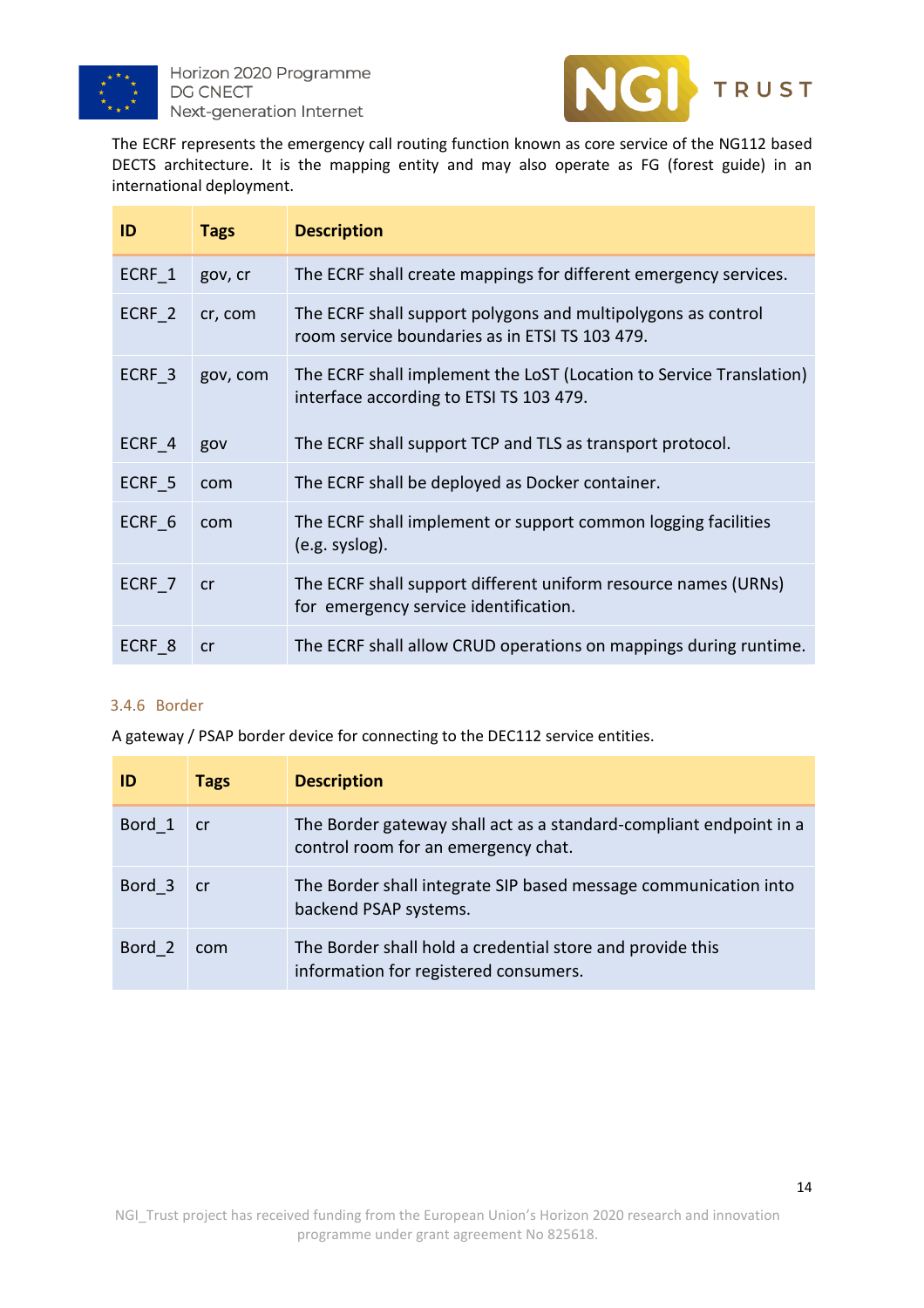



#### 3.4.7 Chatbot

The chatbot provides an alternative endpoint for the Border and simulates responses from a call taker in a control room. This provides a training environment for end users and also manages chat protocol data in a consent-based way.

| ID    | <b>Tags</b> | <b>Description</b>                                                                                                                                                                                             |
|-------|-------------|----------------------------------------------------------------------------------------------------------------------------------------------------------------------------------------------------------------|
| Bot 1 | eu          | The Chatbot shall generate predefined responses based on user<br>input.                                                                                                                                        |
| Bot 2 | eu, org     | Responses from the Chatbot shall be configurable and allow the<br>user to navigate through a branch structure.                                                                                                 |
| Bot 3 | org, gov    | A person interacting with the Chatbot shall have the possibility to<br>make the chat history (containing personally identifiable<br>information) available to defined institutions based on a usage<br>policy. |
| Bot 4 | pds         | The usage policy shall be sent to the users' account in a Personal<br>Data Store.                                                                                                                              |
| Bot 5 | gov         | The Chatbot shall support later changes and revocations of the<br>usage policy attached to a chat history.                                                                                                     |

#### 3.4.8 PI2

Additional information (emergency data) can be stored in a PDS and made available at a service endpoint defined in a DID. The PI2 service provides all mechanisms to resolve, retrieve, and decrypt information from a PDS requested by the Viewer via a DID.

| ID               | <b>Tags</b> | <b>Description</b>                                                                                                 |
|------------------|-------------|--------------------------------------------------------------------------------------------------------------------|
| <b>PII 1</b>     | gov, com    | Access to the PI2 shall be secured from unauthorized requests.                                                     |
| PII <sub>2</sub> | cr          | The PI2 service shall be able to resolve a DID and extract the<br>relevant service endpoint.                       |
| <b>PII 3</b>     | cr          | The PI2 service shall retrieve and optionally decrypt data provided<br>at a defined service endpoint.              |
| PII <sub>4</sub> | pds         | The PI2 service shall store and manage key parts from the Shamir's<br>Secret Sharing Scheme identified by the DID. |

#### 3.4.9 Viewer

In a control room for a call taker the Viewer is the client to answer emergency chats and access chat protocols from a chat bot.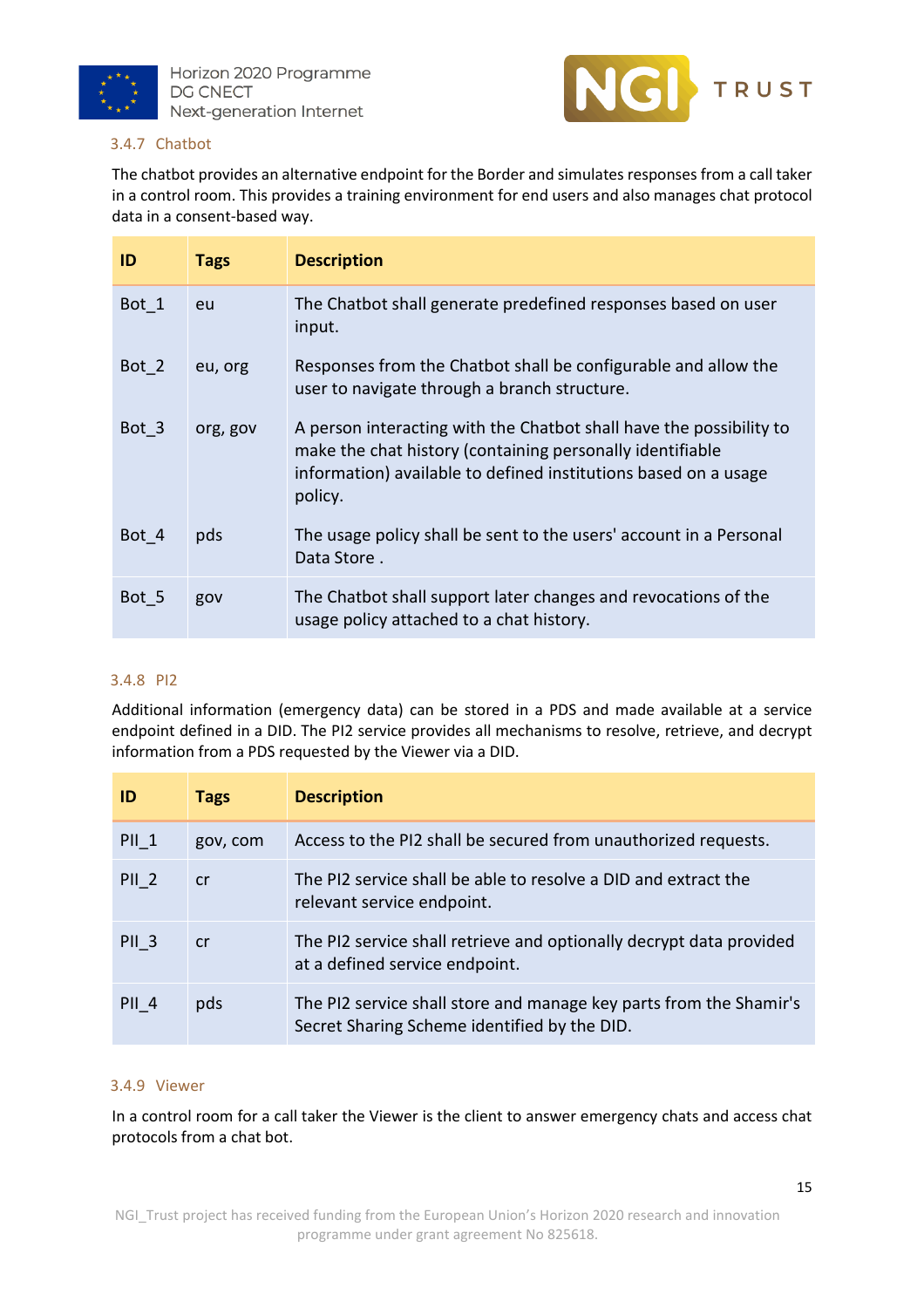



| ID                 | <b>Tags</b> | <b>Description</b>                                                                                                             |
|--------------------|-------------|--------------------------------------------------------------------------------------------------------------------------------|
| View 1             | gov         | A user in a control room shall enter a username and password to<br>login to the Viewer before accessing any functionality.     |
| View 2             | cr          | The Viewer shall provide visual and audible indication for an<br>incoming emergency chat.                                      |
| View 3             | cr          | If an emergency chat provides additional information via a DID the<br>View shall request this information via the PI2 service. |
| View 4             | cr          | The Viewer shall display the available location information on a<br>map.                                                       |
| View 5             | cr          | The Viewer shall provide a chat functionality for the call taker to<br>enter and send text messages.                           |
| View 6             | cr          | The Viewer shall display received and sent text messages in<br>chronological order.                                            |
| View 7             | cr          | The Viewer shall show the list of available chat protocols from a<br>defined chatbot.                                          |
| View <sub>_8</sub> | <b>cr</b>   | The viewer shall display the chat history for a selected chat<br>protocol.                                                     |

## <span id="page-15-0"></span>4 Conclusions

This document outlined the requirements identified in the initial design phase of the DECTS project. Based on a stakeholder analysis, the know-how gained in the first year of operating the DEC112 system, and the goals defined in the project proposal the main components where identified and nonfunctional as well as functional requirements were documented. Based on these requirements the design is described in Del 2.2 Design Specification.